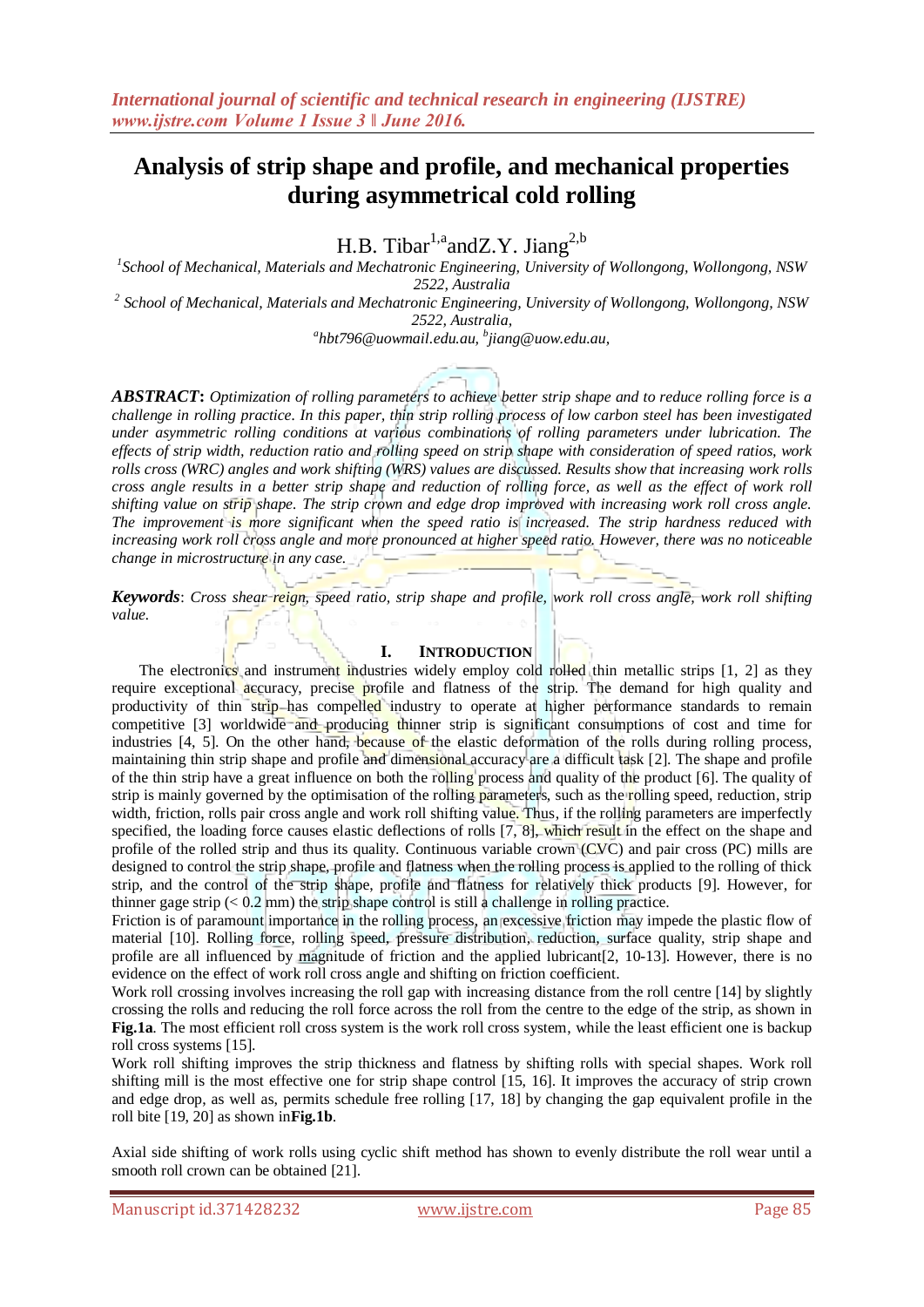Another technique to improve the strip profile and reduce the rolling force is asymmetric rolling which is characterized by a geometric asymmetry linked to the difference of diameters between the two rolls. In asymmetric rolling, the cross shear region is generated between the backward and forward slip zones [10]. There have been several studies to demonstrate that the cross shear region reduces the rolling force up to 40%, as well as considerable reduction in strip thickness compared to conventional rolling [22, 23]. Reduction of rolling force has a major advantage that very large strains can be imparted into the material for producing ultra-fine grain structures, modification of textures and production of high strength materials.

Work roll cross angle and shifting have shown to improve the strip shape and profile. However, there is no evidence in the literature to demonstrate if the strip shape and profile can further be improved by using work roll cross angle and work roll shifting under asymmetric rolling performed at a certain speed ratio. To the best of author's knowledge, no such studies have been conducted. Therefore, the current study is novel in its framework and will contribute to field of knowledge by filling this gap.

In this study, asymmetric cold rolling of thin low carbon strip under lubricated condition will be investigated at speed ratios of 1.1 and 1.3. The effect of various parameters such as work rolls cross angle, work roll shifting values, strip width, rolling speed and reductionon the strip shape, profile and rolling force will be investigated.

# **II. EXPERIMENTAL METHOD**

A 4-high Hille 100 rolling mill was employed to carry out the cold rolling of 0.5mm x 400mm low carbon steel strip at 80.0 and 100.0mm widths. The rolling mill parameters are listed in **Table 1**. Rolling force was measured through a load cell mounted on the backup roll, whereas, the torque was measured by a sensor cell connected to the gearbox and backup roll. The roll nick was adjusted to obtain the various cross angles and roll shifting was obtained by using screw shafts in the upper and lower slide blocks to axially slide the upper work roll towards the operator side and lower slide block towards the drive side. This is schematically shown in **Fig.2**. Cold rolling was performed using Hyspin AWS100 lubricantat speed ratios of 1.1 and 1.3, roll speeds of 20.0rpm (0.0659 m/s) and 30.0rpm (0.0986 m/s), rollscross angle of  $0^{\circ}$ , 0.5° and  $1.0^{\circ}$  and roll shifting of 0, 4.0 and 8.0mm.Strip hardness was measured using Struers DuraScan-70 hardness tester and microstructure was studied under a Color 3D Laser Microscope (VK-X100/X200 Series – VK Viewer). The resulting microstructure has been measured by Scanning Electron Microscopy (SEM).

|                        | Table 1 - Rolling Mill Parameters      |
|------------------------|----------------------------------------|
| Mill system            | Work roll crossing and shifting        |
| <b>Upper work roll</b> | 63.0mm diameter, 250.0mm long          |
| Lower work roll        | 69.0 and 82.0mm diameter, 250.0mm long |
| <b>Backup roll</b>     | 228.0mm diameter, 250.0mm long         |
| <b>Rolling force</b>   | $0-1500.0kN$                           |
| <b>Rolling torque</b>  | $0-13.0kNm$                            |

## **III. RESULTS AND DISCUSSION**

# **3.1. Effect of work rolls cross angle**

The effect of work roll cross angle on the thickness profile of exit strip under lubrication at 1.1 speed ratio is shown in Fig.3a. At 0°rolls cross angle, the thickness decreased significantly towards the strip edge resulting in an increase of the strip crown. The great variation of thickness near the strip edges is attributed to the fact that the resistance of transverse flow in the area near the strip edges is relatively low and this reflects the character of the general strip profile produced with conventional rolling mill. The strip thickness decreased with increasing rolls cross angle from  $0^{\circ}$  to  $1^{\circ}$ . There is also a significant improvement in strip profile indicating that the work roll crossing system has an ability to adapt the roll gap profile causing the roll gap distribution to be uniform. This leads to obtain large efficiency of shape and profile control.At a speed ratio of 1.3 (**Fig.3b**), there is relatively better outcome such that there is a significant improvement in strip thickness as well as strip profile with increasingwork rolls cross angle. This indicates that a higher speed ratio makes better roll gap distribution, which is primarily controlled by changing the rolls cross angle.

In order to illustrate it more clearly, the metric of crown and edge drop are used to estimate the strip profile.The strip crown  $C_5$  is defined as the variation value between the thickness at the strip center and thickness at a 5.0mm distance from the edge, and the ege drop  $C_e$  is defined as the variation value between the thichness at the 35.0mm distance from edge and the thickness at 10.0mm distance from the strip edge. At 1.1 speed ratio, the strip crown and edge drop decreased with increasing rolls cross angle (**Fig.4a**). However, the reduction in the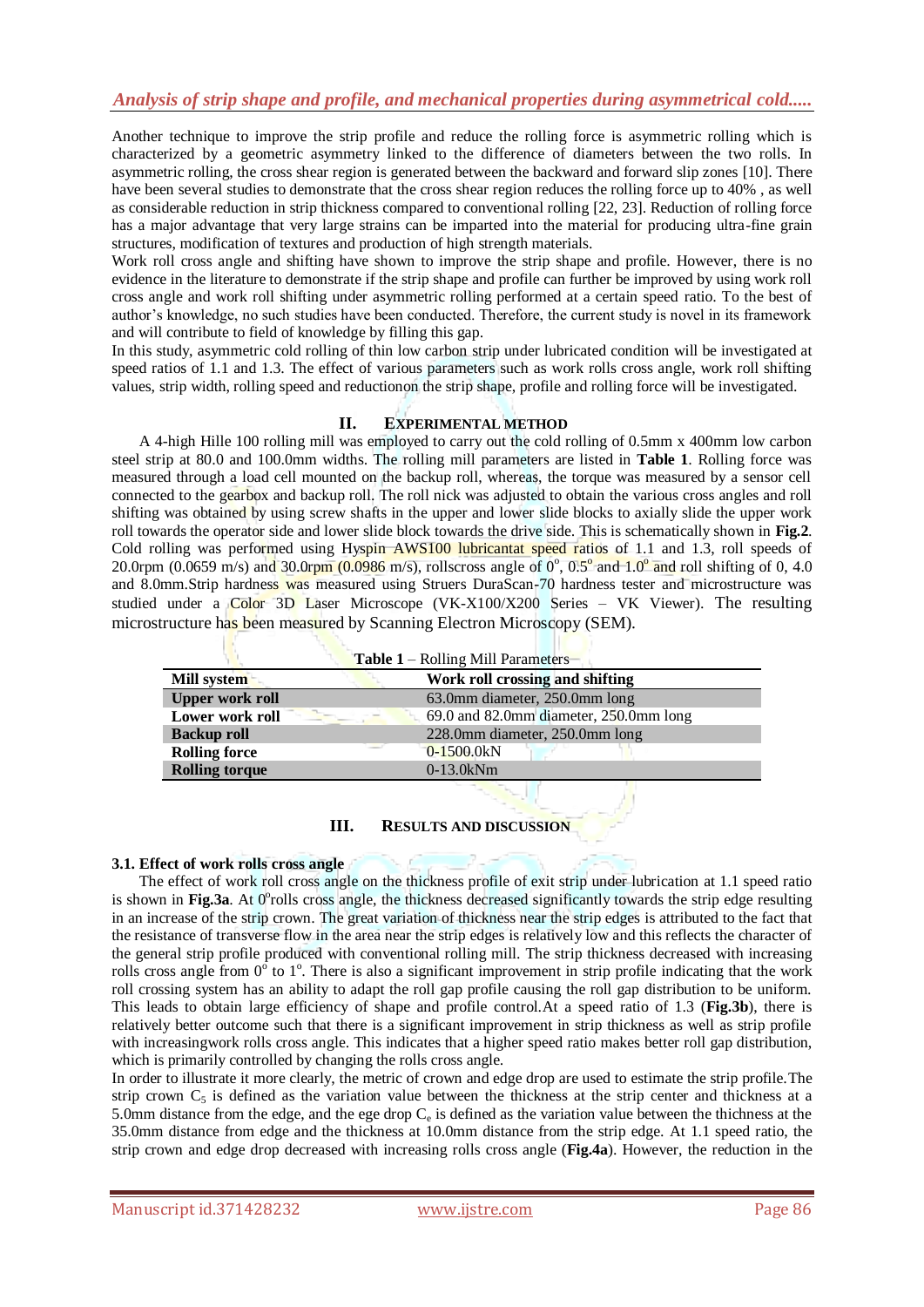strip crown and edge drop is more pronounced at the higher speed ratio of 1.3 (**Fig.4b**), which is as expected due to better roll gap distribution at higher speed ratio.

A mean grain size of ~20.0µm is observed at 1.1 speed ratio with no appreciable change in grain size or grain refinement that can be associated with increasing work roll cross angle as shown in **Fig.5a**. Increasing speed ratio to 1.3 also did not result in any significant changes in the microstructure with increasing work roll cross angle as shown in **Fig.5b**.

#### **3.2. Effect of work rolls shifting value**

The effect of work roll shifting value on strip profile and thickness at speed ratio 1.1 is shown in **Fig.6a**. Rolling was carried with no work roll cross angle to investigate only the effect of work roll shifting. There is only a slight improvement in strip profile and thickness with increasing work roll shifting value. Due to relative shifting between the upper and lower rolls, there is a uniform distribution of rolling pressure, essentially decreasing the force required to achieve the desired thickness. However, increasing speed ratio to 1.3 improved the strip profile and thickness. This is due to the greater cross shear region between the backward-slip zone and the forward-slip zone which reduces the required rolling force and results in a greater reduction in thickness(**Fig.6b**).

At higher speed ratio, the uniformity of rolling pressure is maintained, resulting in an improved strip profile. However, increasing work roll shifting value did not improve the microstructure regardless of the speed ratio as shown in **Fig. 7a** and **b**.

## **3.3. Effect of work roll cross angle and work roll shifting value on rolling force**

At 1.1 speed ratio, the rolling force decreased by about 10.0kN with increasing rolls cross angle (**Fig. 8a**). This may be as a result of decreasing the contact area between the work roll and the backup roll, which ultimately reduces the rolling pressure, therefore providing a low resistance to the transverse flow of metal. At higher speed ratio of 1.3, the rolling force significantly dropped by about 20.0kN (**Fig. 8a**). Since higher speed ratio requires a larger difference in diameters of the top and bottom work rolls, this effectively reduces the contact area between the work roll and backup roll. Therefore, the rolling pressure is reduced significantly resulting in lower rolling force.

With increasing work roll shifting value, there is only a slight reduction in rolling force (about 5kN) at 1.1 speed ratio (**Fig.8b**). However, increasing speed ratio to 1.3 resulted in about 20.0kN reduction in rolling force with increasing work roll shifting value. As indicated above, the higher speed ratio provides uniformity of rolling pressure with increasing work roll shifting value, therefore, reducing the required rolling force.

Results also indicate that increasing work roll cross angle improves the strip profile, reduces the strip thickness, strip crown, edge drop and rolling force under asymmetric rolling conditions. The change in speed ratio from 1.1 to 1.3 produced a better strip profile, reduced strip thickness, strip crown and rolling force. Increasing work roll shifting value improves the strip profile but only slightly. However, increasing the speed ratio shows significant improvement in strip profile and corresponding reduction in pressure on the work rolls, therefore, reduced rolling force. However, there is no associated change in microstructure.

#### **3.4. Combined effect of work roll cross angle and work roll shifting value**

The combined effect of work roll cross angle and work roll shifting value on profile and thickness of the exit strip at speed ratio 1.1 is shown in **Fig.9a**. At maximum work roll cross angle andwork roll shifting value, the strip profile is improved. However, with the same rolling parameters at 1.3 speed ratio, the strip profile is almost horizontal (**Fig.9b**). This indicates that a super strip profile can be obtained with maximum work roll cross angle and maximum work roll shifting at higher speed ratios.

#### **3.5. Effect of strip width**

The strip profile at speed ratio 1.1 and 80.0mm and 100.0mm widths is shown in **Fig.10a** and **b** respectively. The strip profile improved and strip thickness reduced with increasing work roll cross angle regardless of the strip width.Upon increasing the speed ratio to 1.3, the strip profile and strip thickness both improved with increasing work roll cross angle (**Fig.10c** and **d**).An almost identical strip profile is obtained at both speed ratios, however, the strip thicknesswas found to reduce more at higher speed ratio of 1.3.This is attributed to a large cross shear region between the backkward-slip zone and the forward-slip zone at higher speed ratio which reduces the required rolling force and results in a greater reduction in thickness.

At 1.1 speed ratio, the rolling force tends to reduce with increasing work roll cross angle, however, an increase in width from 80.0mm to 100.0mm increased the required rolling force by about 20kN (**Fig.11a**). Increasing the speed ratio to 1.3 tends to have a more prominent effect on rolling force with increasing work roll cross angle (**Fig.11b**). The difference in rolling force with strip width is approximately same at both speed ratios. As the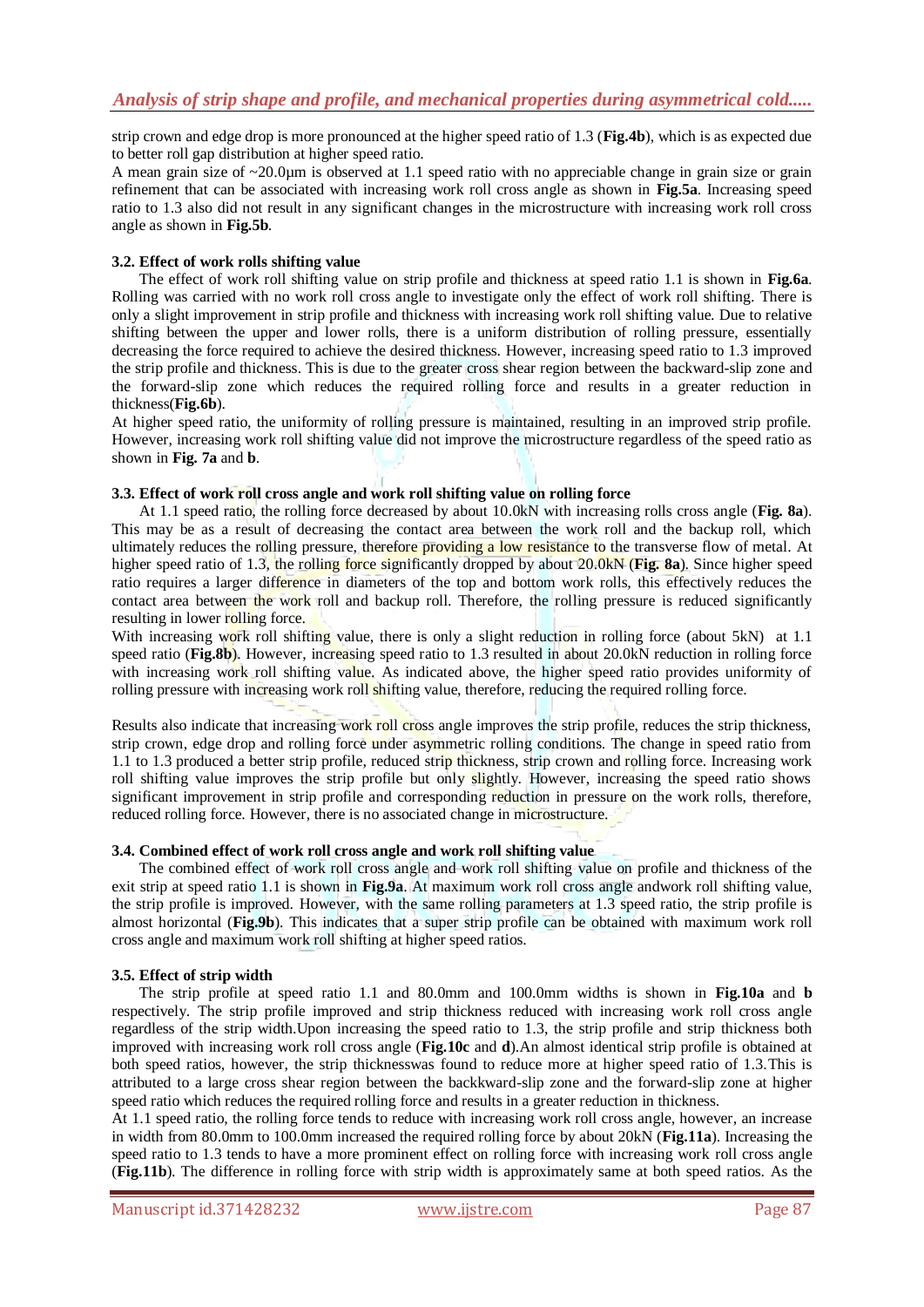strip width increases, the net contact area becomes larger, which increases the rolling pressure on the work rolls, therefore, requires more rolling force. It is noted that the strip experienced a higher rolling force at a speed ratio of 1.1 than that of 1.3, irrespective of the strip width and work roll cross angle.This is due to the greater cross shear region between the backkward-slip zone and the forward-slip zone which reduces the required rolling force.

# **3.6. Effect of rolling speed**

As seen in **Fig.12a**, for the speed ratio of 1.1, there is no significant improvement in the strip profile with increasing cross angle at a rolling speed of 20.0rpm. At 30.0rpm also, there is no significant improvement in strip profile, however, there is a significant reduction in strip thickness (**Fig.12b**). For the speed ratio of 1.3, the strip profile and thickness are improved at both 20.0 and 30.0rpm, however,it is significant at 30.0rpm. This is because of the combined effect of higher rolling speed which reduces the friction between the rolls and a greater cross shear region between the backward and forward slip zones due to higher speed ratio. These two factors significantly improve the strip profile and reduce the strip thickness (**Fig.12c** and **d**). The strip experienced a higher rolling force at 1.1 speed ratio with slight reduction with increasing work roll cross angle, regardless of rolling speed. (**Fig.13a**). By increasing the speed ratio to 1.3, the rolling force was found to be much less and dropped significantly with increasing work roll cross angle (**Fig.13b**).Higher work roll cross angle provides a uniform roll gap distribution over the contact area, thus reducing the rolling pressure. This effect is more pronounced when there is a significant difference between the upper and lower work roll diameters resulting in a higher speed ratio, therefore, reducing the required rolling force.

## **3.7. Effect of reduction**

At the speed ratio of 1.1, an identical strip profile is obtained at 20.0% and 30.0% reduction ratio with increasing work roll cross angle (**Fig.14a** and **b**) respectively. However, 30.0% reduction ratio results in higher thickness reduction with increasing work roll cross angle for the same set of rolling parameters. When the speed ratio is increased to 1.3, the strip profile is almost flat regardless of the reduction ratio, however, a larger reduction in thickness at higher reduction ratio (**Fig.14c** and **d**).Due to the large difference between the work roll diameters at the higher speed ratio, there is a larger roll gap distribution which further enhances the uniformity of roll gap distribution with increasing work roll cross angle. Therefore, the strip profile tends to be flatter. However, a higher reduction ratio does not change the physical parameters of the process.

#### **3.8. Effect of work roll cross and work roll shifting on strip hardness**

At the speed ratio of 1.1, the strip hardness was found to be higher for 30.0% reduction ratio than 20.0% reduction (**Fig.15a** and **b**). This is because a higher reduction requires higher pressure on the work rolls, which essentially increases the plastic deformation of the metal during rolling process. With the increase in plastic deformation of the material, the dislocation density increases, resulting in higher hardness. The hardness decreased with increasing work roll cross angle at both reductions, which is essentially due to the fact that higher work roll cross angle provides more uniform roll gap distribution, therefore, reducing the rolling pressure, thus a less resistance to metal flow even at the higher speed ratio of 1.3, the strip hardness was found to be higher for 30.0% reduction and in both cases, decreased with increasing work roll cross angle (**Fig.15c** and **d**).For the same set of rolling parameters, the hardness was also found to reduce with increasing speed ratio. Moreover, with increasing work roll cross angle, the reduction in hardness is more pronounced at higher speed ratio. This is because of the reduced friction between the work rolls which results in lower rolling force. Therefore, there is less plastic deformation at higher speed ratio, hence a reduced hardness.

As for the  $2<sup>nd</sup>$  pass, the exit strip profile at a speed ratio of 1.1 improved with increasing work roll cross angle and a slight decrease in thickness (**Fig.16a**). When the speed ratio is increased to 1.3, the strip profile is almost flat with significant reduction in thickness (**Fig.16b**).The main purpose of increasing work roll cross angle is to provide uniform roll gap distribution, therefore, less resistance to metal flow, thus, improved strip profile. When the speed ratio is increased, it further improves the roll gap distribution due to difference in top and bottom roll diameters, therefore, further improving the strip profile and reducing the strip thickness.

The rolling force at 1.1 speed ratio was found to be higher than at 1.3 speed ratio (**Fig. 17a** and **b**). This is because at higher speed ratio, the cross shear region between the backward and forward slip zones results in a significant decrease in required rolling force and also significantly reduces the strip thickness. The rolling force was found to be reduced with increasing work roll cross angle and work roll shifting value at both speed ratios.

The exit strip profile and strip thickness at the  $2<sup>nd</sup>$  pass at a speed ratio of 1.1 and 1.3 are improved with increasing work roll shifting value but not as significant as thatin work roll cross angle (**Fig. 18a**and**b**) respectively. Work roll shifting only provides uniform distribution of rolling pressure which decreases the required rolling force and thus has little effect on strip profile.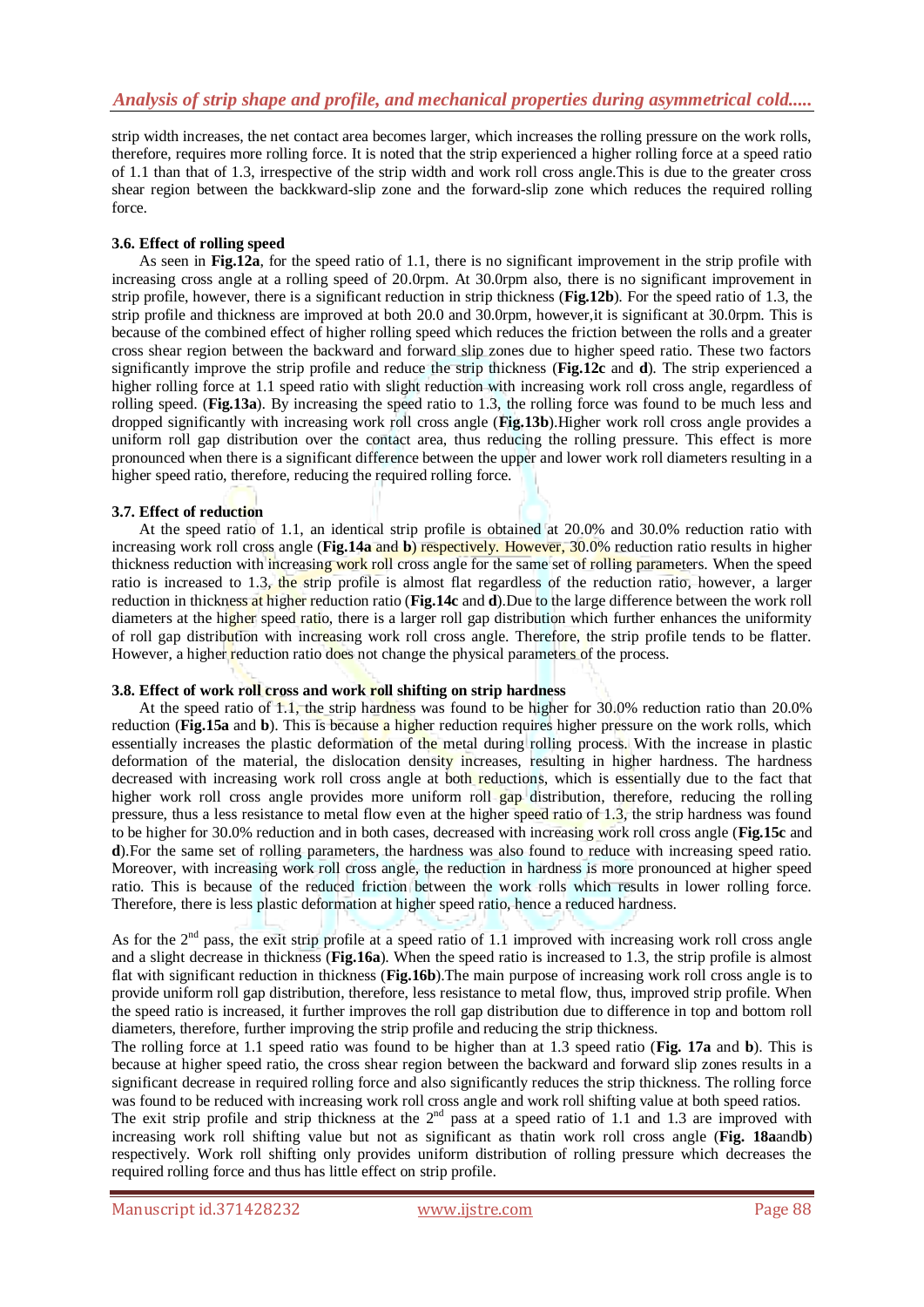For the  $3<sup>rd</sup>$  pass, the exit strip profile at the  $3<sup>rd</sup>$  pass at a speed ratio of 1.1 was improved with increasing work roll cross angle and with a slight decrease in thickness (**Fig.16a**).However, when the speed ratio increased to 1.3, the strip profile is almost flat with significant reduction in thickness (**Fig.16b**). This is because as the work roll cross angle increases, the roll gap distribution become uniform, thus, less resistance to metal flow, as a result, improved the strip profile. When the speed ratio is increased, it further improves the roll gap distribution due to difference in top and bottom roll diameters, therefore, further improving the strip profile and reducing the strip thickness.

The exit strip profile and strip thickness distribution at the  $3<sup>rd</sup>$  pass at a speed ratio of 1.1 and 1.3 were improved with increasing work roll shifting value but not as significant as that with the work roll cross angle (**Fig.18a** and **b**).

At speed ratio 1.1, a rolling force of ~163.0kN is required under no work roll cross angle and no work roll shifting conditions. The rolling force decreased by about 16.0kN with increasing work roll cross angle and no work roll shifting. However, it dropped only by 8.0kN with increasing work roll shifting value and no work roll cross angle (**Fig.19a**). Atthe speed ratio 1.3, the required rolling force under no work roll cross angles and no work roll shifting is ~148.0kN compared to 163.0kN at 1.1 speed ratio. This significant reduction in rolling force is due to the asymmetric rolling which produces a significant cross shear region between the backward and forward slip zones which results in a significant reduction in rolling force. The rolling force further decreased by about 8.0kN with increasing work roll cross angle and no work roll shifting. But it dropped only by 2.0kN with increasing work roll shifting value and no work rollcross angle (**Fig.19b**). Increasing work roll shifting value does not help maintain a uniform roll pressure; therefore, there is no significant drop in rolling force as expected.

For a 30.0% reduction under maximum work roll cross angle and no work roll shifting value at the highest speed ratio of 1.3, the maximum strip thicknesses were found to be 0.35.0mm ( $1<sup>st</sup>$  pass), 0.24.0mm ( $2<sup>nd</sup>$  pass) and 0.18.0mm ( $3<sup>rd</sup>$  pass). This indicates that under the same conditions of rolling, the  $2<sup>nd</sup>$  pass resulted in a thickness reduction of  $\sim 0.1$ mm whereas the 3<sup>rd</sup> pass results only  $\sim 0.7.0$ mm. The plastic deformation caused during rolling increases the strength of the material due to increased dislocation density. With successive passes, the material gets stronger, and therefore, under the same rolling conditions, the reduction in strip thickness gets smaller at each pass.

# **IV. CONCLUSIONS**

Cold rolling of low carbon steel was carried out under lubrication at speed ratios of 1.1 and 1.3 to investigate the effect of rolling parameters such as work roll cross angle, work roll shifting value, rolling speed, strip width and reduction ratio under asymmetric rolling conditions. Following are the conclusions of this study:

- Increasing work roll cross angle and work roll shifting improve the strip profile, strip crown and edge with corresponding reduction in strip thickness. However, the effect is more significant with work roll cross angle. There is also a significant reduction in rolling force. A combination of maximum work cross angle and shifting value further improves the strip profile and thickness. However, at higher speed ratio under the same conditions of rolling, the strip profile is almost horizontal. A higher speed ratio increases the cross shear region between forward and backward slip zones which results in significant drop in rolling force.
- An increase in width from 80.0mm to 100.0mm increased the required rolling force. The difference in rolling force with strip width is approximately the same at both speed ratios. As the strip width increases, the net contact area becomes larger, which increases the rolling pressure on the work rolls, therefore, requires more rolling force. The strip experiences a higher rolling force at lower speed ratio irrespective of the strip width and work roll cross angle.
- A combination of higher rolling speed and higher speed ratio results in a significant improvement in strip profile. This is because of the combined effect of higher rolling speed which reduces the friction between the rolls and a greater cross shear region between the backward and forward slip zones due to higher speed ratio.
- A flat strip profile is produced at a higher speed ratio regardless of reduction ratio, however, a larger reduction in thickness is achieved at higher reduction ratio.
- The hardness decreased with increasing work roll cross angle irrespective of reduction ratio because of more uniform roll gap distribution, therefore, reducing the rolling pressure, thus a less resistance to metal flow. Even at the higher speed ratio of 1.3, the strip hardness was found to be higher and decreased with increasing work roll cross angle.
- There was no noticeable change in microstructure with increasing work roll cross angle.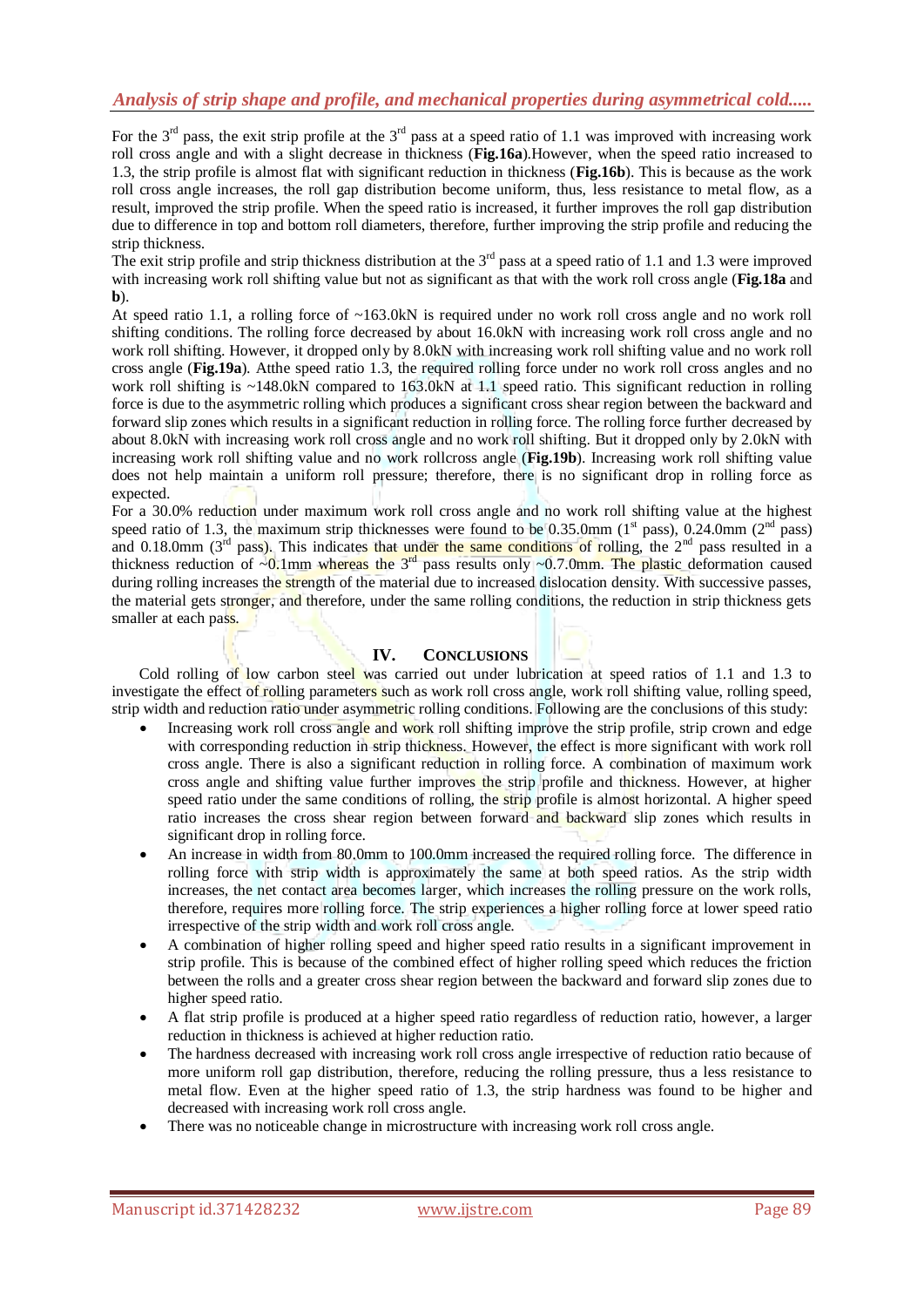A higher speed ratio in combination with optimum rolling parameters such as high work roll cross angle, high work roll shifting results in a highly improved strip profile, reduced thickness and a low rolling force.

## **V. Acknowledgments**

This study was supported by Australian Research Council (ARC) for Discovery Project.

#### **REFERENCES**

- [1] Jiang, Z., Wei, D andTieu, A.K., Analysis of cold rolling of ultra-thin strip. Journal of Materials Processing Technology, 2009. 209(9): p. 4584-4589.
- [2] Jiang, Z.Y., Zhu, H.T., Tieu, A.K. and Sun, W. H., Modelling of work roll edge contact in thin strip rolling. Journal of materials processing technology, 2004. 155: p. 1280-1285.
- [3] Jiang, Z.Y., Tieu, A. K., Zhang, X.M., Lu, C. and Sun, W.H., Finite element simulation of cold rolling of thin strip. Journal of Materials Processing Technology, 2003. 140: 1-3, p. 542-547.
- [4] Roberts, W.L., Cold Rolling of Steel. 1978, New York: Marcel Decker. 19.
- [5] Rawsthorne, D., Mechanics of Thin Strip Rolling. 2007, University of Wollongong.
- [6] Montmitonnet, P., Massoni, E., Vacance, M., Sola, G. and Gratacos, P., Modelling for geometrical control in cold and hot rolling Ironmaking& Steelmaking 1993. 20:4, pp. 254-260.
- [7] Jiang, Z.Y., Zhu, H.T., Wei, D.B. and Tieu, A.K., An approach to analyse the special rolling of thin strip, Journal of Material Processing Technology, 2006. 177: pp. 130-133.
- [8] Guo, R.M., Optimal profile and shape control of flat sheet metal using multiple control devices. IEEE Transactions on Industry Applications 1996. 32(2): pp. 449 – 457.
- [9] Jiang, Z.Y. and Zhang, C., Strip shape analysis of asymmetrical cold rolling of thin strip. Advanced Material Research, 2010. 97- 101: pp. 81-84.
- [10] Roberts, W.L 1978, Flat Processing of Steel, Marcel Decker Inc, New York.
- [11] Jiang, Z.Y, Xiong, S.W, Tieu, A.K, Jane Wang, Q, "Modelling the effect of friction on cold strip rolling", Journal of Materials Processing Technology, Vol. 201, pp85-90
- [12] Hay, M 2008, Shape and Profile Development of Thin Strip Rolling, University of Wollongong
- [13] Jacobson, T 2009, A study of strip edge crack in thin strip rolling : Shape and Profile development of Thin Strip Rolling, University of Wollongong.
- [14] Ginzburg, V.B., High-Quality Steel Rolling: Theory and Practice. 1993, New York: Marcel Dekker Inc.
- [15] Ginzburg, V.B. and R. Ballas, Flat rolling fundamentals. 2000: CRC Press.
- [16] Wang, J. S., Jiang, Z. Y., Tieu, A. K., Liu, X. H. and Wang, G. D., Analysis of thrust force in a work roll shifting mill. International journal of mechanical sciences, 2006. 48(10): p. 1095-1102.
- [17] Kitamura, K., Yarita, I., Suganuma, N., Nakanishi, T. and Toyoshima, K., Edge-drop control of hot and cold rolled strips by a tapered-crown work roll shifting. . Kawasaki Steel Technical Report (Japan), 1992. 27: p. 5-12.
- [18] Hiruta, T., Akagi, I. and Mizushima, N., Development of advanced transverse thickness profile control of thin hard steel strips at tandem cold rolling mill. Kawasaki Steel Technical Report (Japan), 1997. 37: p. 19-24.
- [19] Guo, R., Characteristics of rolling mills with roll shifting. Iron and Steel Engineer, 1988. 65(12): p. 45-54.
- [20] Ginzburg, V.B., Roll crossing and shifting system. 1997, Google Patents.
- [21] Nakanishi, T., Sugiyama, T., Lida, Y., Hashimoto, T., Nishimura, S. and Awazuhara, H., Application of work roll shift mill (HCW-mill) to hot strip and plate. Hitachi review, 1985. 34(4): pp. 153-160.
- [22] Gao, H., Ramalingam, S.C., Barber, G.C. and Chen, G., Analysis of asymmetrical cold rolling with varying coefficients of friction. Journal of Materials Processing Technology, 2002. 124(1): p. 178-182.
- [23] Pan, D. and Sansome, D. H., An experimental study of the effect of roll-speed mismatch on the rolling load during the cold rolling of thin strip. Journal of Mechanical Working Technology, 1982. 6(4): p. 361-377.

#### **VI. Tables caption**

Table 1 – Rolling Mill Parameters

#### **VII. Figures caption**

**Fig. 1** (a), Effect of work rolls cross angle on roll crown [20], and (b) Cyclic Shifting Method (CS) [21]

**Fig. 2** Schematic of work roll cross shifting and work roll cross angle

**Fig.** 3Effect of work roll cross angle on strip profile at (a) speed ratio 1.1, (b) speed ratio 1.3– 1st pass

**Fig. 4**Effect of work roll cross angle on strip crown and edge drop at (a) speed ratio 1.1, and (b) speed ratio1.3– 1<sup>st</sup> pass

**Fig. 5**Cross section microstructure of rolled strip for (a) speed ratio 1.1, and (b) speed ratio 1.3, 80.0mm width, 30.0rpm, 20.0% reduction and no work roll shifting and work roll cross angles: (a)  $0^\circ$ , (b)  $0.5^\circ$  and (c)  $1.0^\circ$  – Lubricated- 1<sup>st</sup> Pass

**Fig. 6**Effect of work roll shifting value on strip profile at (a) speed ratio 1.1, and (b) speed ratio 1.3–1st pass. **Fig. 7**Cross section microstructure of rolled strip for (a )speed ratio 1.1, and (b) speed ratio 1.3, 80.0mm width, 30.0rpm, 20.0% reduction and no work roll cross angle and work roll cross angles: (a) 0 , (b) 4.0mm and (c) 8.0mm – Lubricated- 1 st Pass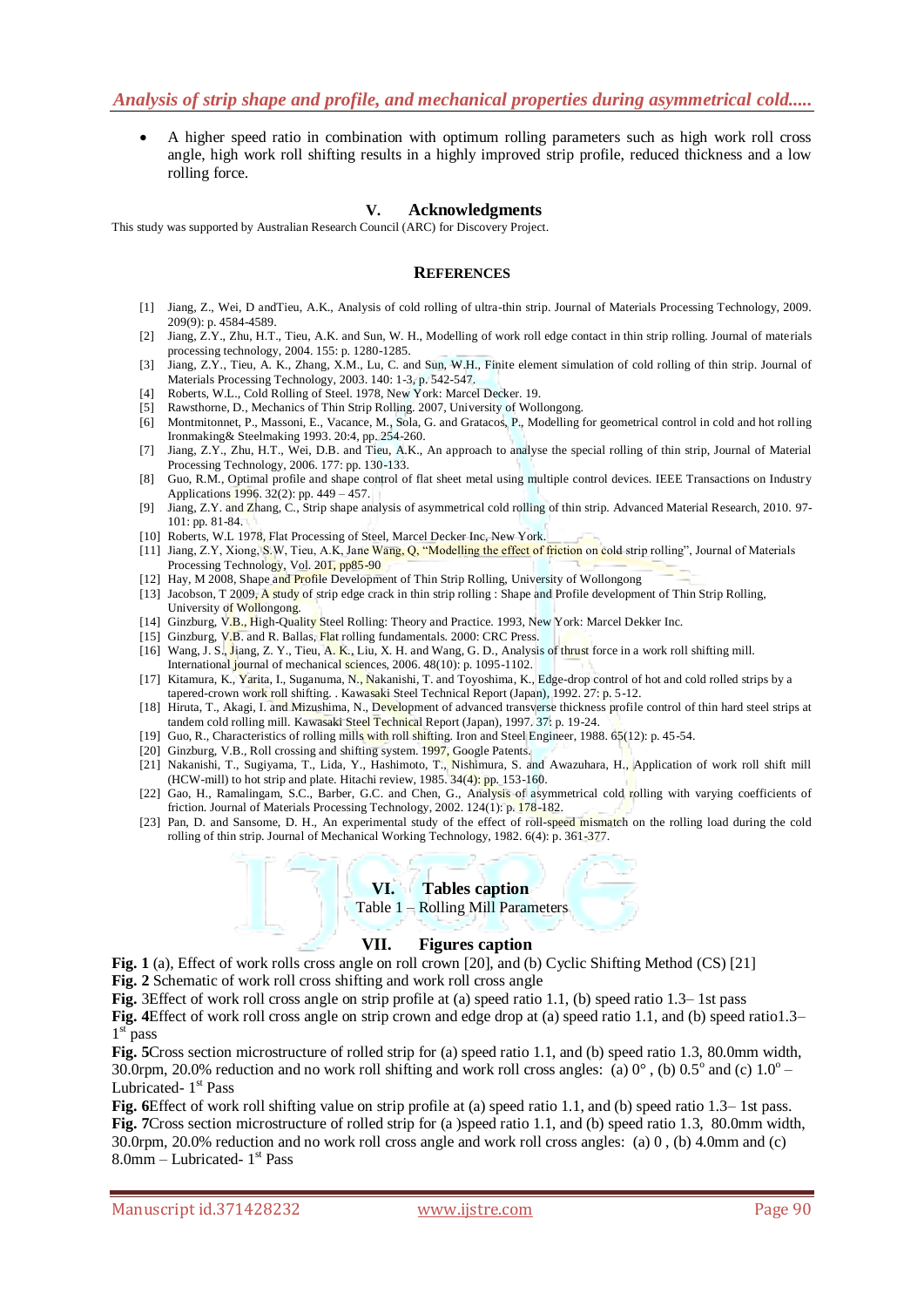**Fig. 8**Effect of (a) work rolls cross angle, and (b) work roll shifting value on rolling force at speed ratio 1.1 vs  $1.\bar{3} - 1$ <sup>st</sup>

**Fig. 9**Combined effect of work roll cross angle and work roll shifting value on strip profile at (a) speed ratio of 1.1, and (b) speed ratio of  $1.3 - 1<sup>st</sup>$  pass

**Fig. 10**Strip profile for (a) 80mm, and (b) 100mm, widths at speed ratio of 1.1, and (c) 80.0mm, and (d) 100.0mm, widths at speed ratio of  $1.3 - 1<sup>st</sup>$  pass

**Fig.11**Effect of width on rolling force at (a) speed ratio of 1.1, and (b) speed ratio of  $1.3-1<sup>st</sup>$  pass **Fig. 12**Strip profile at rolling speed of (a) 20.0rpm, and (b) 30.0rpm at speed ratio 1.1, and (c) 20.0rpm, and (d) 30.0rpm at speed ratio  $1.3-1<sup>st</sup>$  pass

**Fig. 13** Effect of rolling speed on rolling force at (a) speed ratio1.1, and (b) speed ratio  $1.3 - 1<sup>st</sup>$  pass **Fig. 14**Strip profile at (a) 20.0%, and (b) 30.0% reduction at speed ratio 1.1, and (c) 20.0%, and (d) 30.0% reduction, at speed ratio  $1.3 - 1<sup>st</sup>$  pass

**Fig. 15**Strip hardness at (a) 20.0% reduction, and (b) 30.0% reduction at 1.1 speed ratio and, (c) 20.0% reduction, and (d) 30.0% reduction at 1.3 speed ratio  $-1<sup>st</sup>$  pass

**Fig. 16**Effect of work roll cross angle on strip profile at (a) speed ratio 1.1, and (b) speed ratio  $1.3 - 2<sup>nd</sup>$ vs3th pass

**Fig. 17**(a) and (b) Effect of work roll cross angle and wor roll shifting on rolling force at 1.1, and  $1.3-2<sup>nd</sup>$ **Fig. 18**Effect of work roll shifting value on strip profile at (a) speed ratio 1.1, and (b) speed ratio  $1.3 - 2<sup>nd</sup>$ vs3th pass

**Fig. 19**Effect of work roll cross angle and work roll shifting on rolling force at (a) speed ratio 1.1, and (b) speed ratio 1.3– $3<sup>rd</sup>$  pass







**Fig. 2** Schematic of work roll cross shifting and work roll cross angle.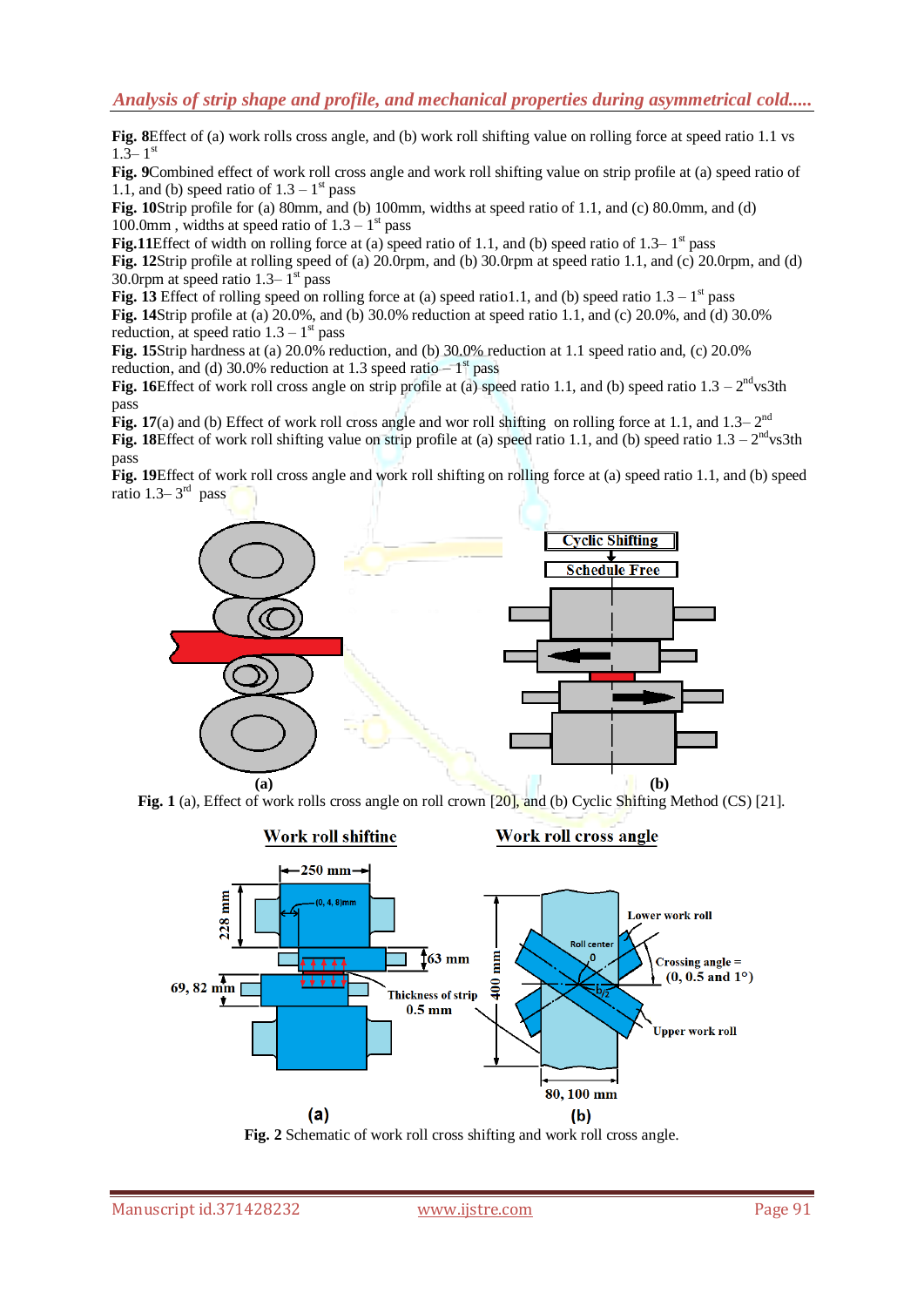

**Fig. 3**Effect of work roll cross angle on strip profile at **(a) speed ratio 1.1, (b) speed ratio 1.3**– 1st pass.

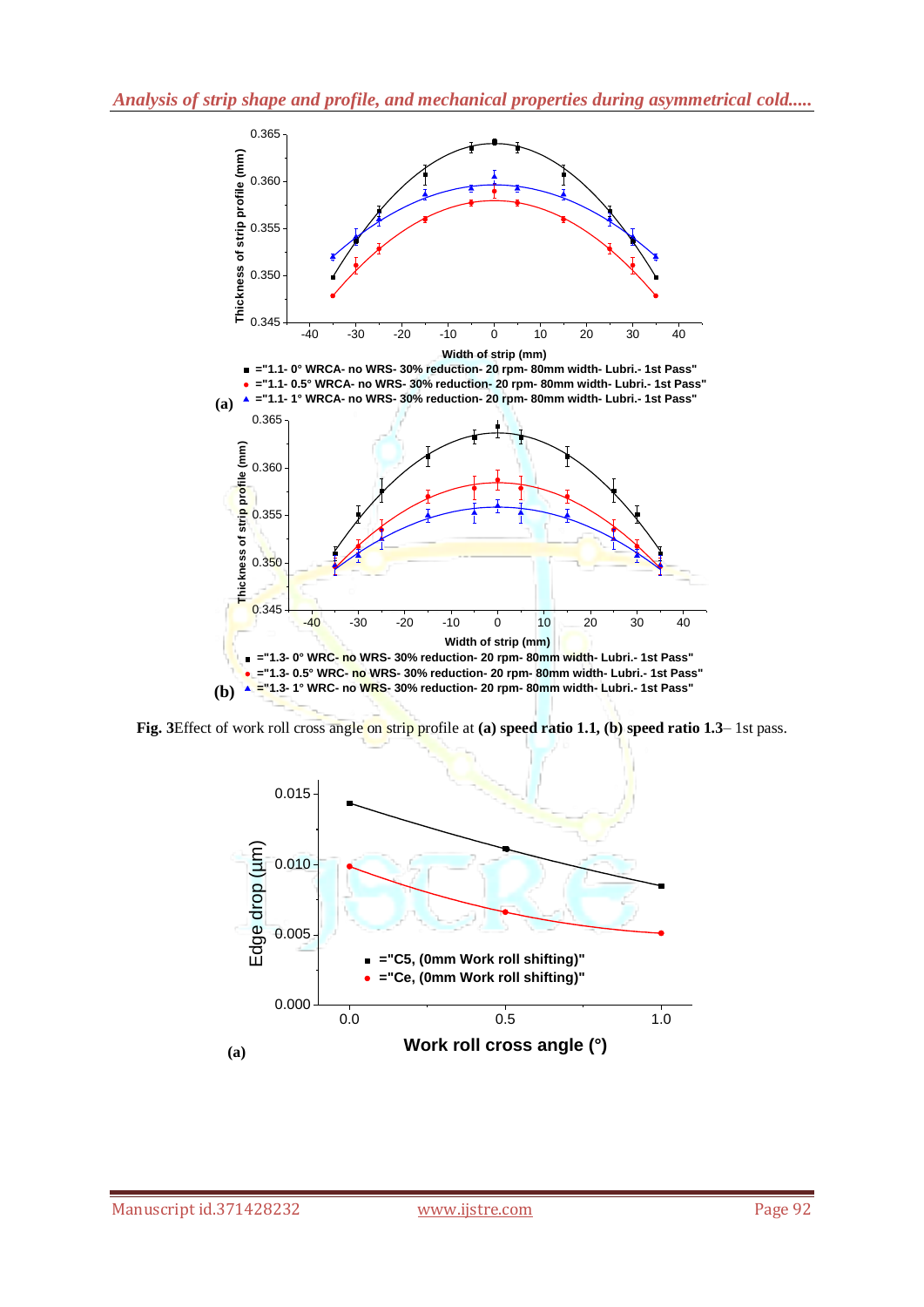

**(b) Fig. 4**Effect of work roll cross angle on strip crown and edge drop at **(a) speed ratio 1.1,** and **(b) speed**   $ratio1.3-1<sup>st</sup> pass.$ 



**Fig. 5**Cross section microstructure of rolled strip for **(a) speed ratio 1.1, and (b) speed ratio 1.3**, 80.0mm width, 30.0rpm, 20.0% reduction and no work roll shifting and work roll cross angles: (a) 0° , (b)  $0.5^{\circ}$  and (c)  $1.0^{\circ}$  – Lubricated-  $1^{\text{st}}$  Pass.



**(a)**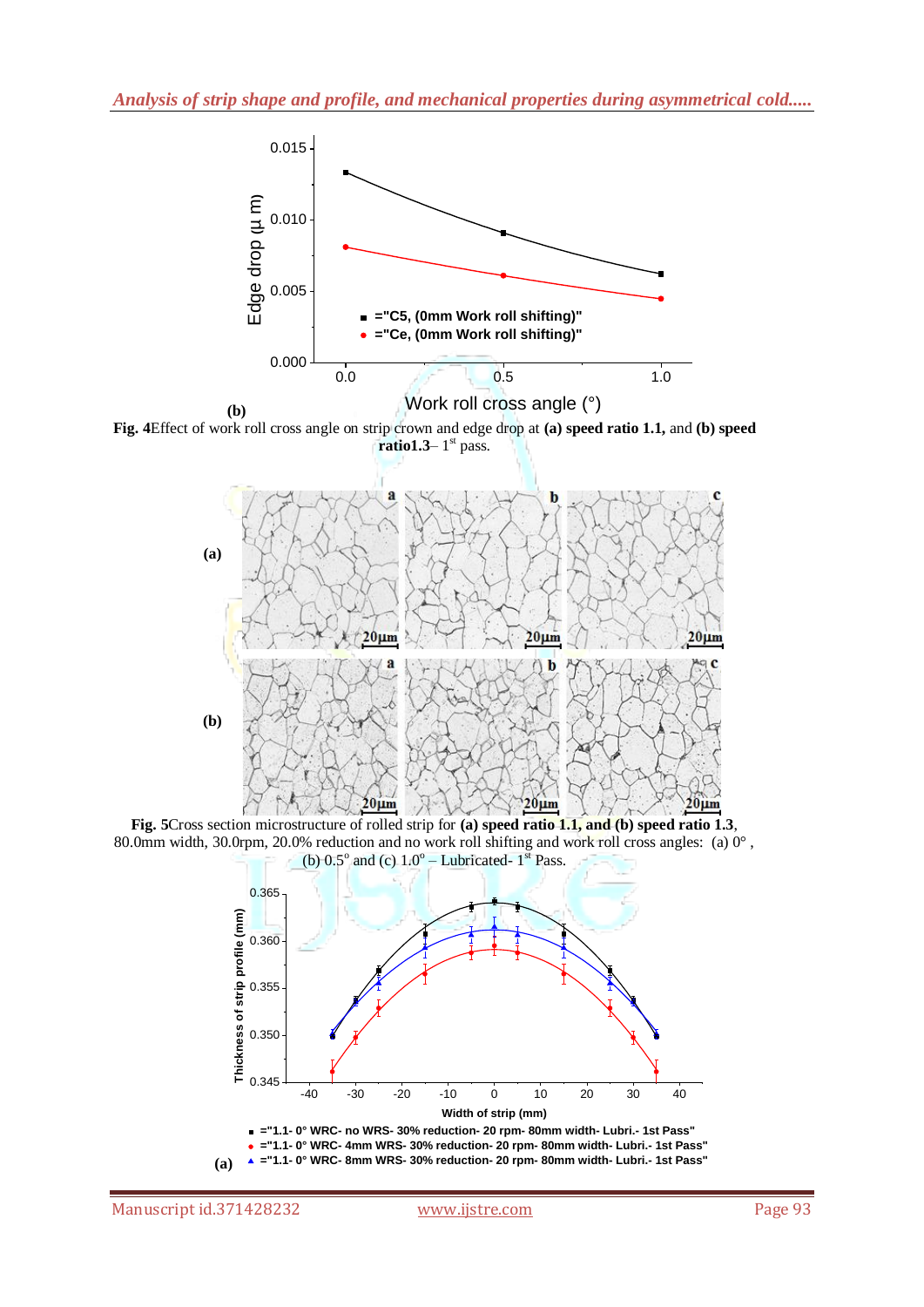



**Fig. 6**Effect of work roll shifting value on strip profile at **(a) speed ratio 1.1, and (b) speed ratio 1.3**– 1st pass.



**Fig. 7**Cross section microstructure of rolled strip for **(a )speed ratio 1.1, and (b) speed ratio 1.3**, 80.0mm width, 30.0rpm, 20.0% reduction and **no work roll cross angle** and work roll cross angles: (a) 0, (b) 4.0mm and (c)  $8.0$ mm – Lubricated-  $1<sup>st</sup>$  Pass.

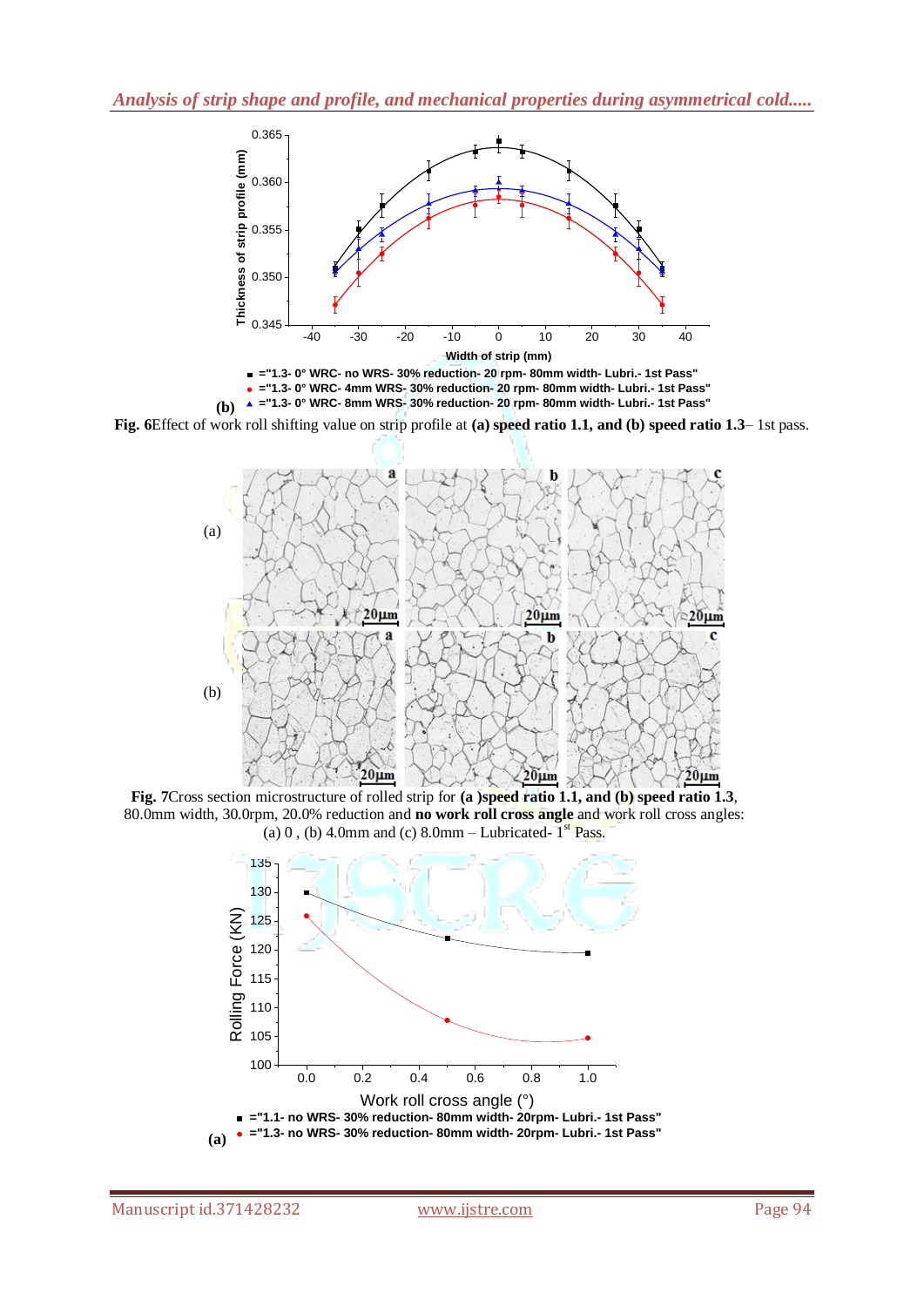

**(b)**

**Fig. 8**Effect of (a) work rolls cross angle, and (b) work roll shifting value on rolling force at **speed ratio 1.1 vs 1.3**–1 $\mathrm{st}$  pass.





**Fig. 9**Combined effect of work roll cross angle and work roll shifting value on strip profile at **(a) speed ratio of 1.1, and (b) speed ratio of**  $1.3 - 1$ **<sup>st</sup> pass.**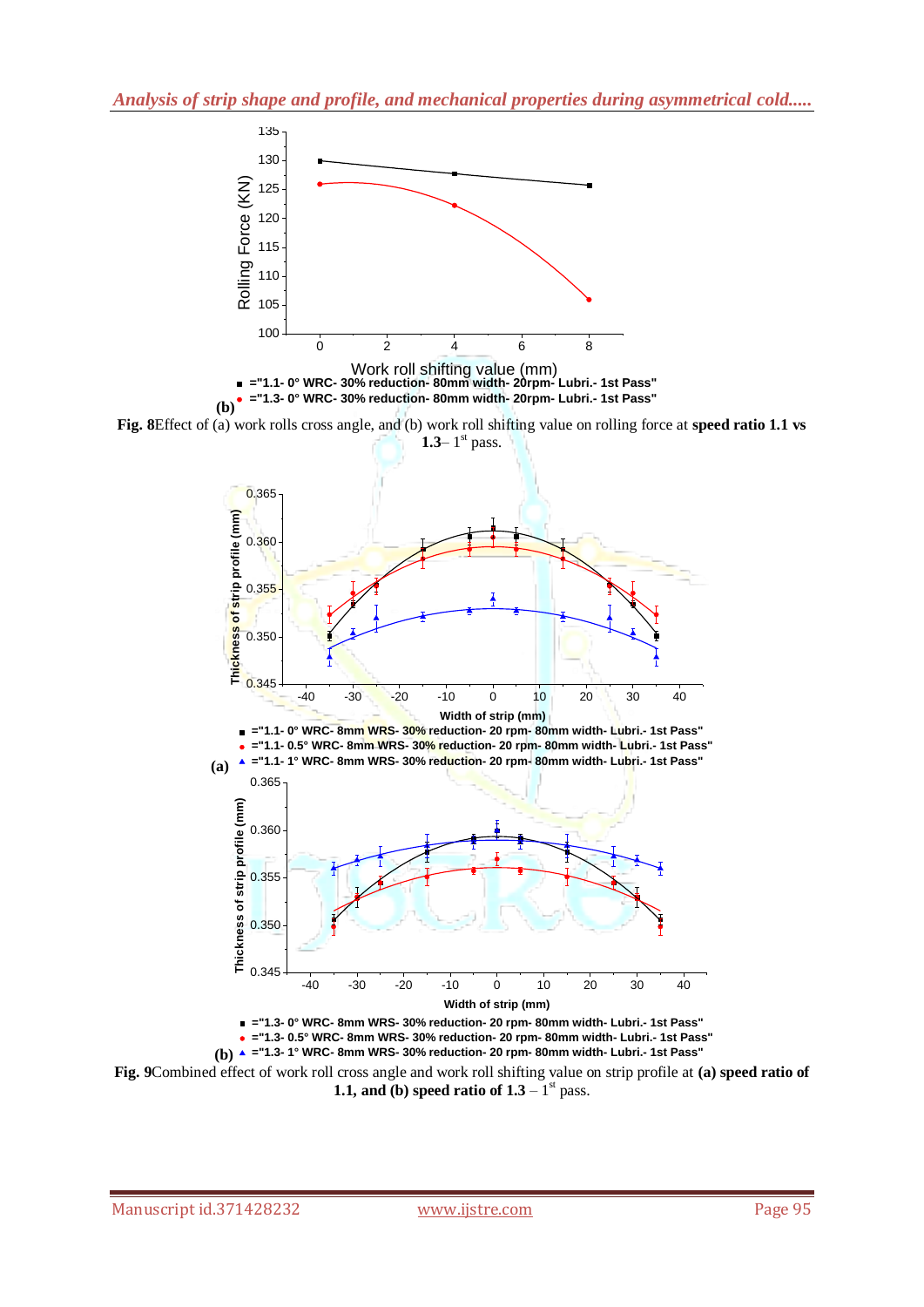

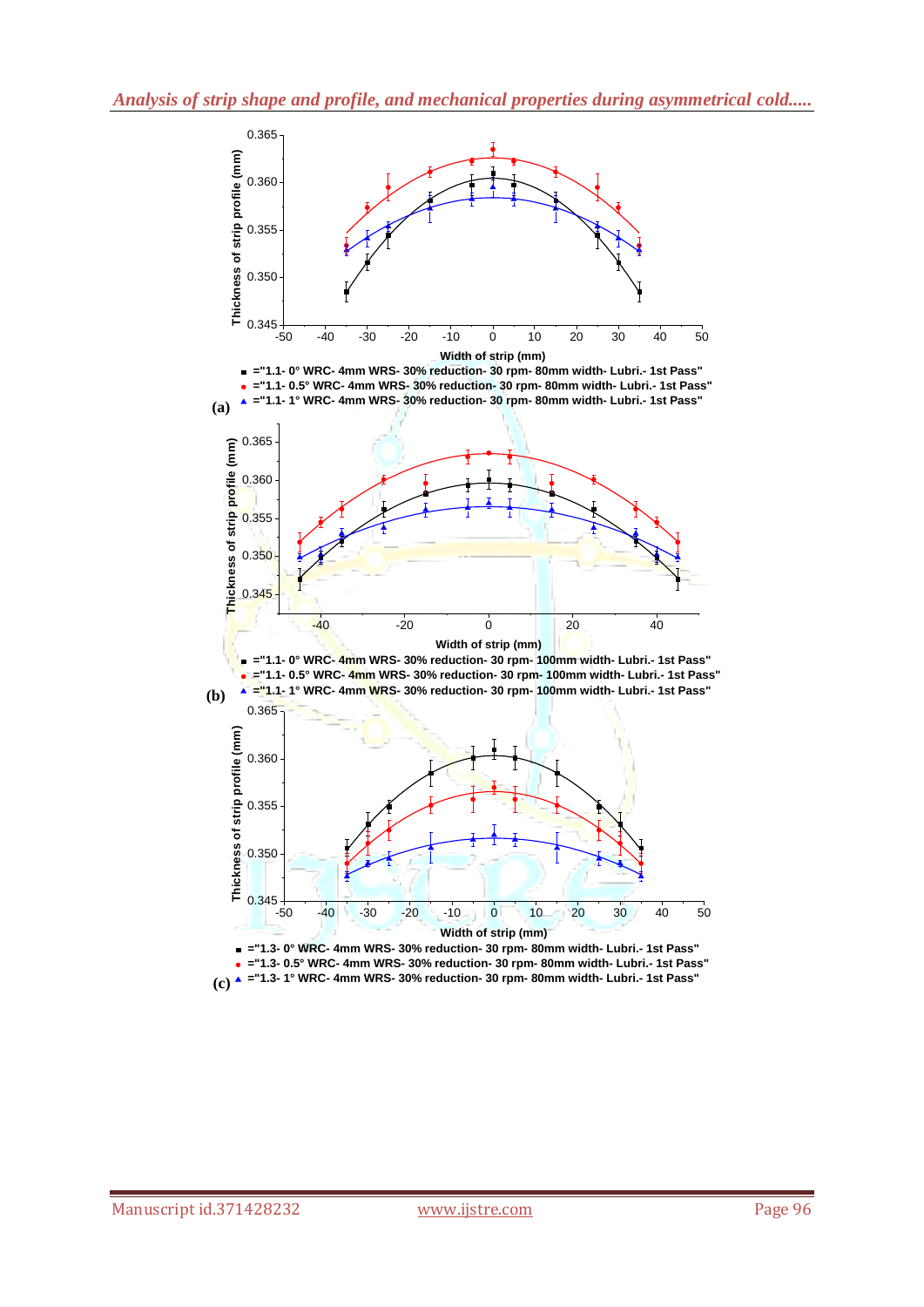







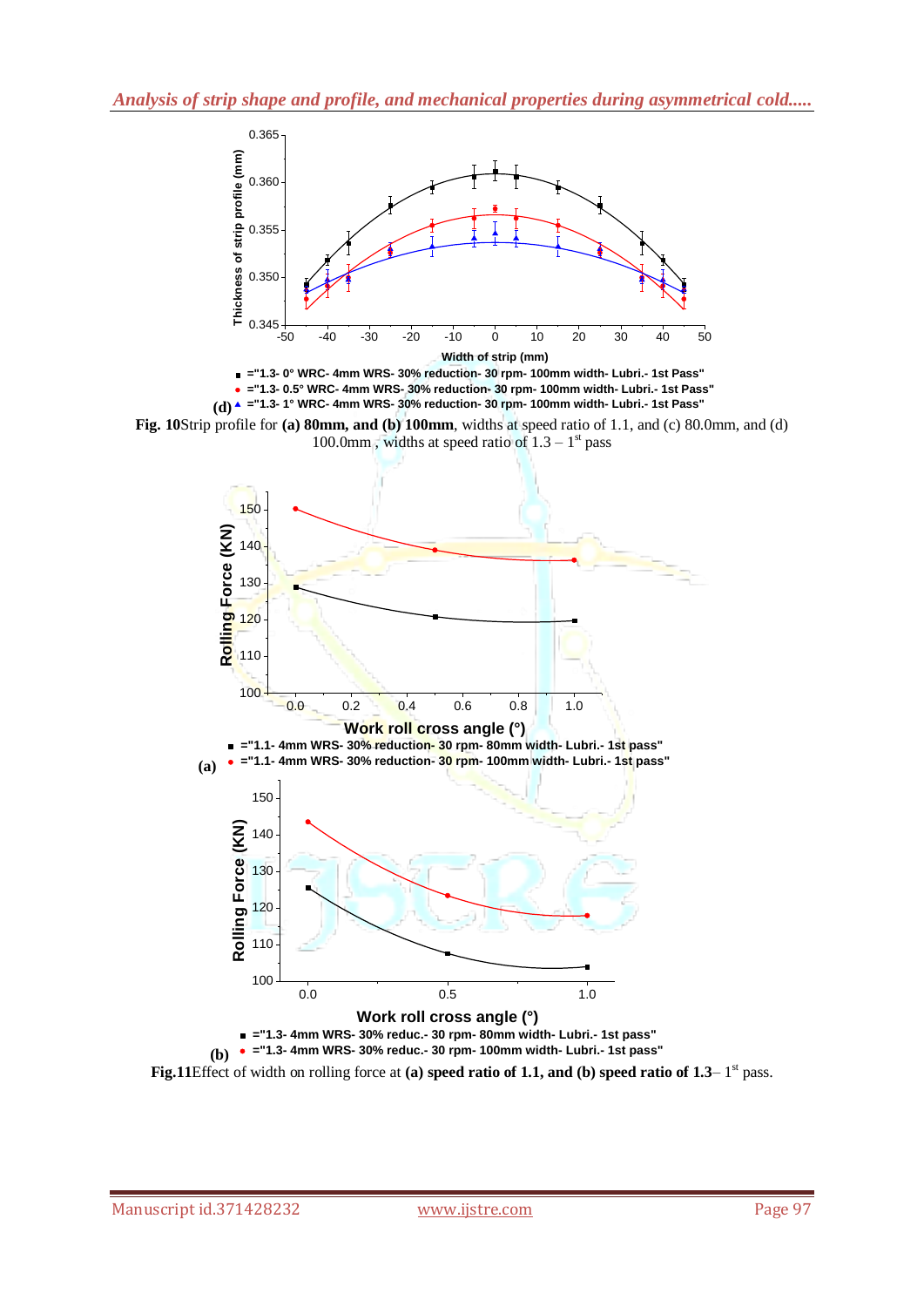

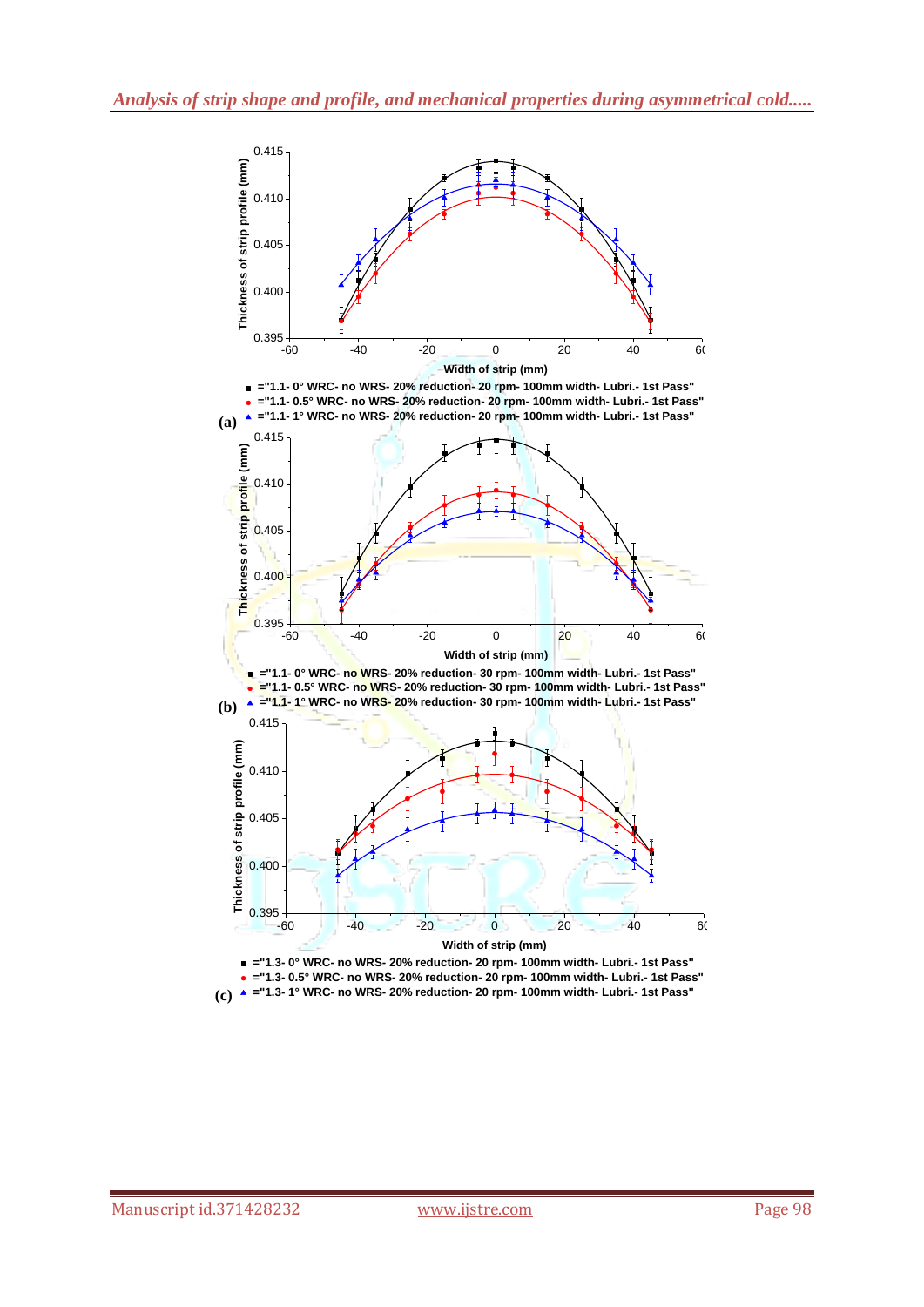



**Fig. 12**Strip profile at rolling speed of **(a) 20.0rpm, and (b) 30.0rpm** at speed ratio 1.1, and **(c) 20.0rpm**, and (d) 30.0 $\mathbf{r}$ pm at speed ratio 1.3– 1<sup>st</sup> pass.



**Fig. 13 Effect** of rolling speed on rolling force at (a) speed ratio1.1, and (b) speed ratio  $1.3 - 1<sup>st</sup>$  pass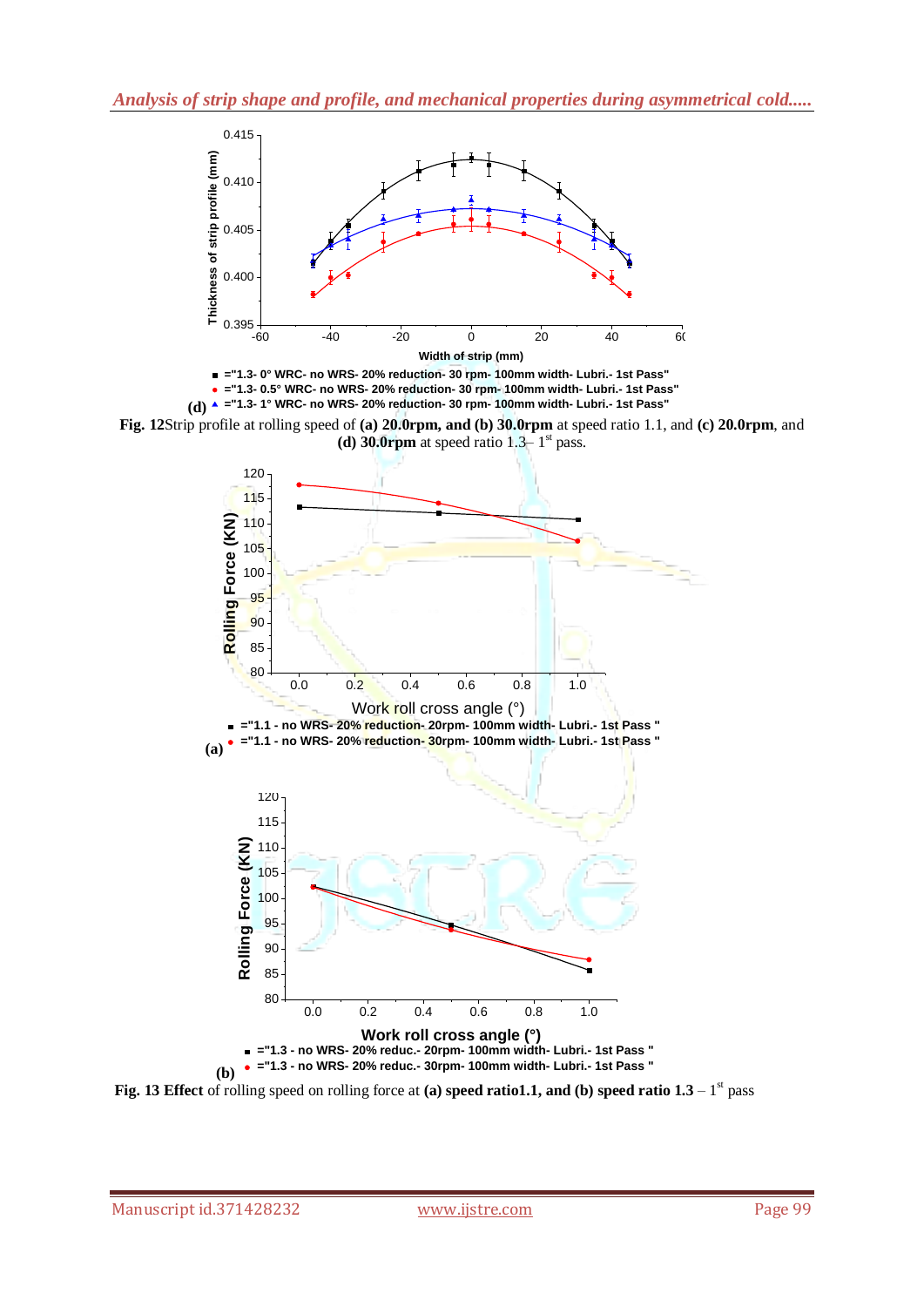

**Width of strip (mm)**

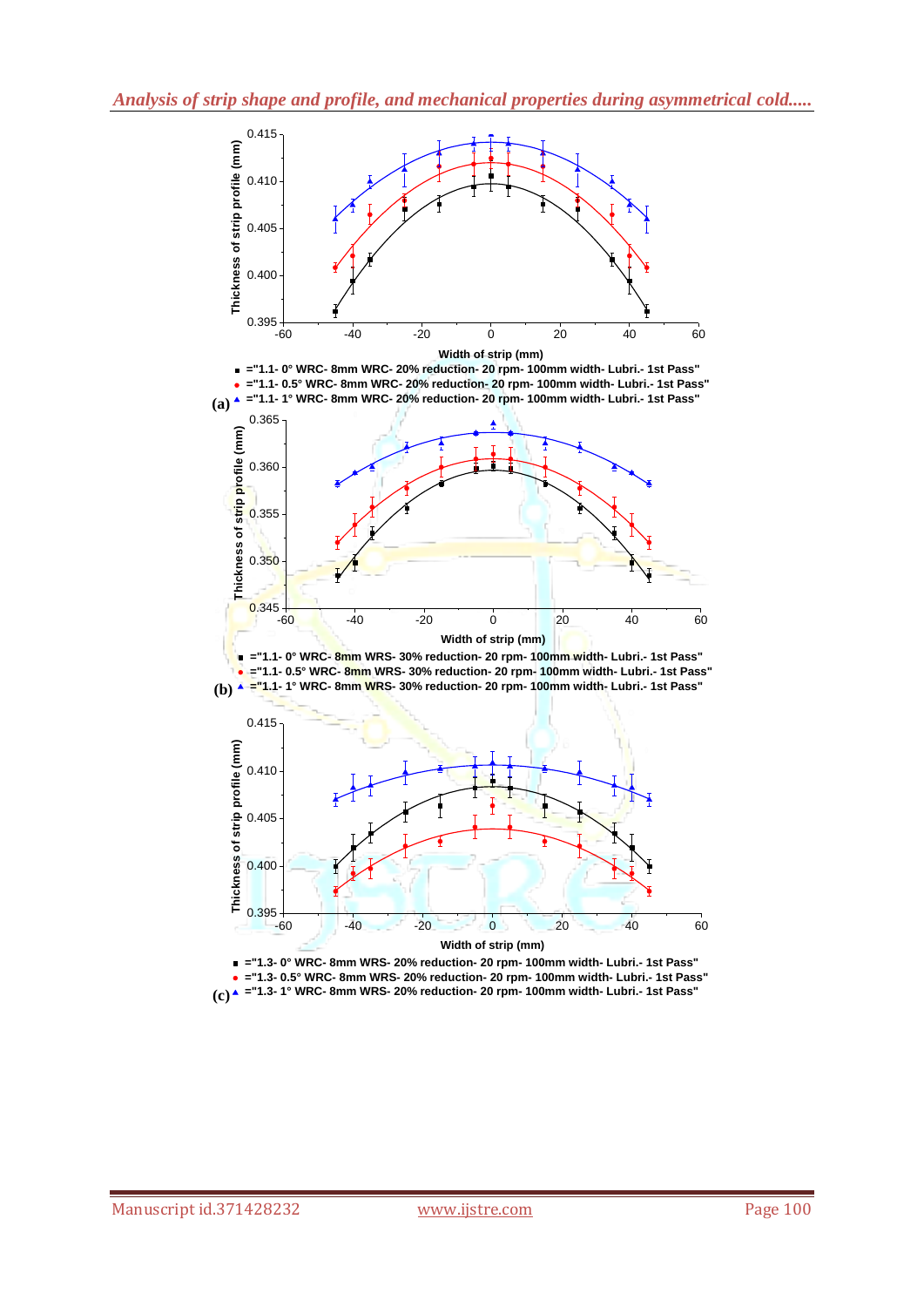



**Fig. 14**Strip profile at **(a) 20.0%**, and (b) **30.0%** reduction at speed ratio 1.1, and **(c) 20.0%, and (d) 30.0% reduction**, at speed ratio  $1.3 - 1$ <sup>st</sup> pass.

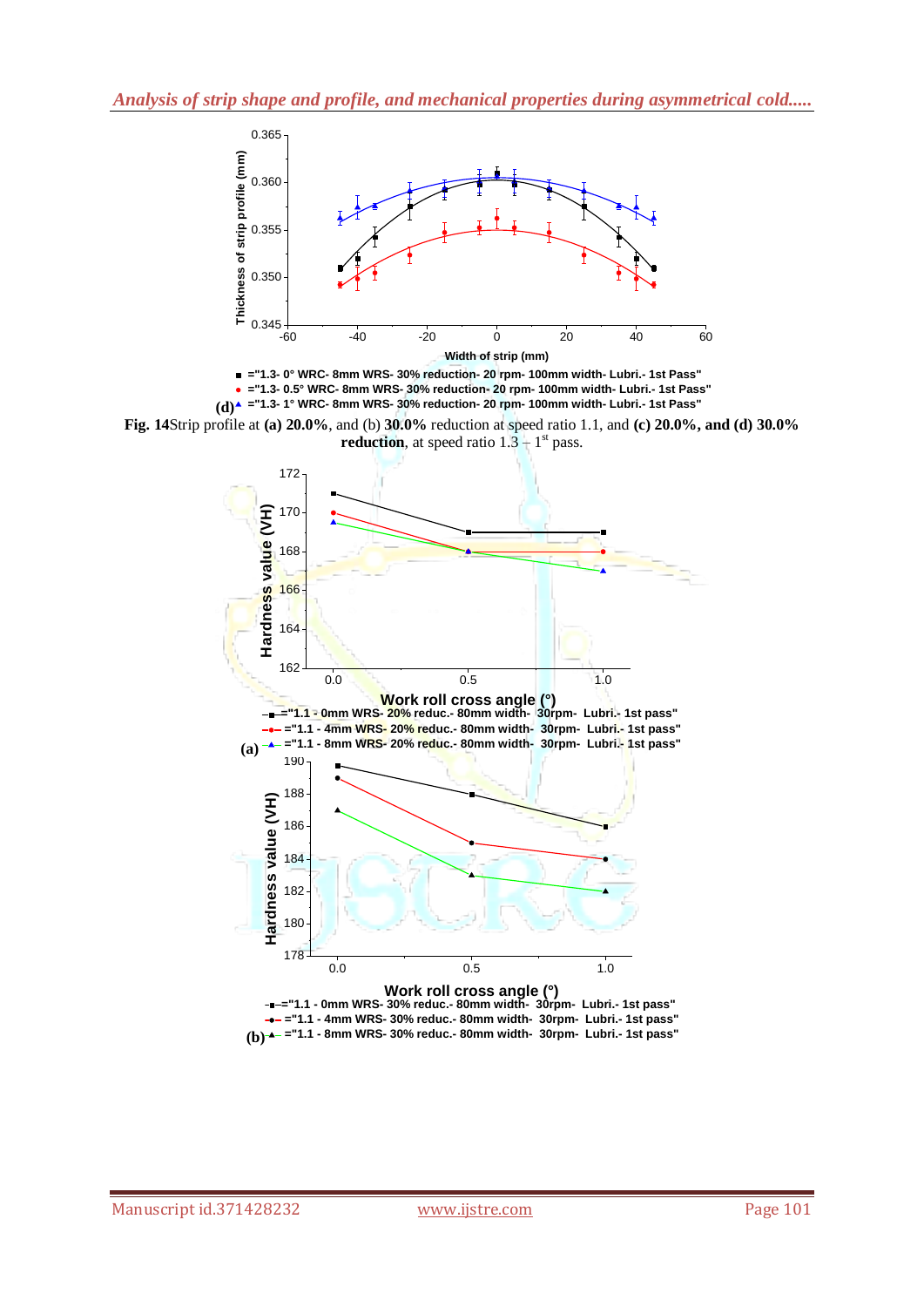

**Fig. 15**Strip hardness at **(a) 20.0%** reduction, and **(b) 30.0%** reduction at 1.1 speed ratio and, **(c) 20.0%** reduction, and **(d) 30.0%** reduction at 1.3 speed ratio  $-1$ <sup>st</sup> pass.

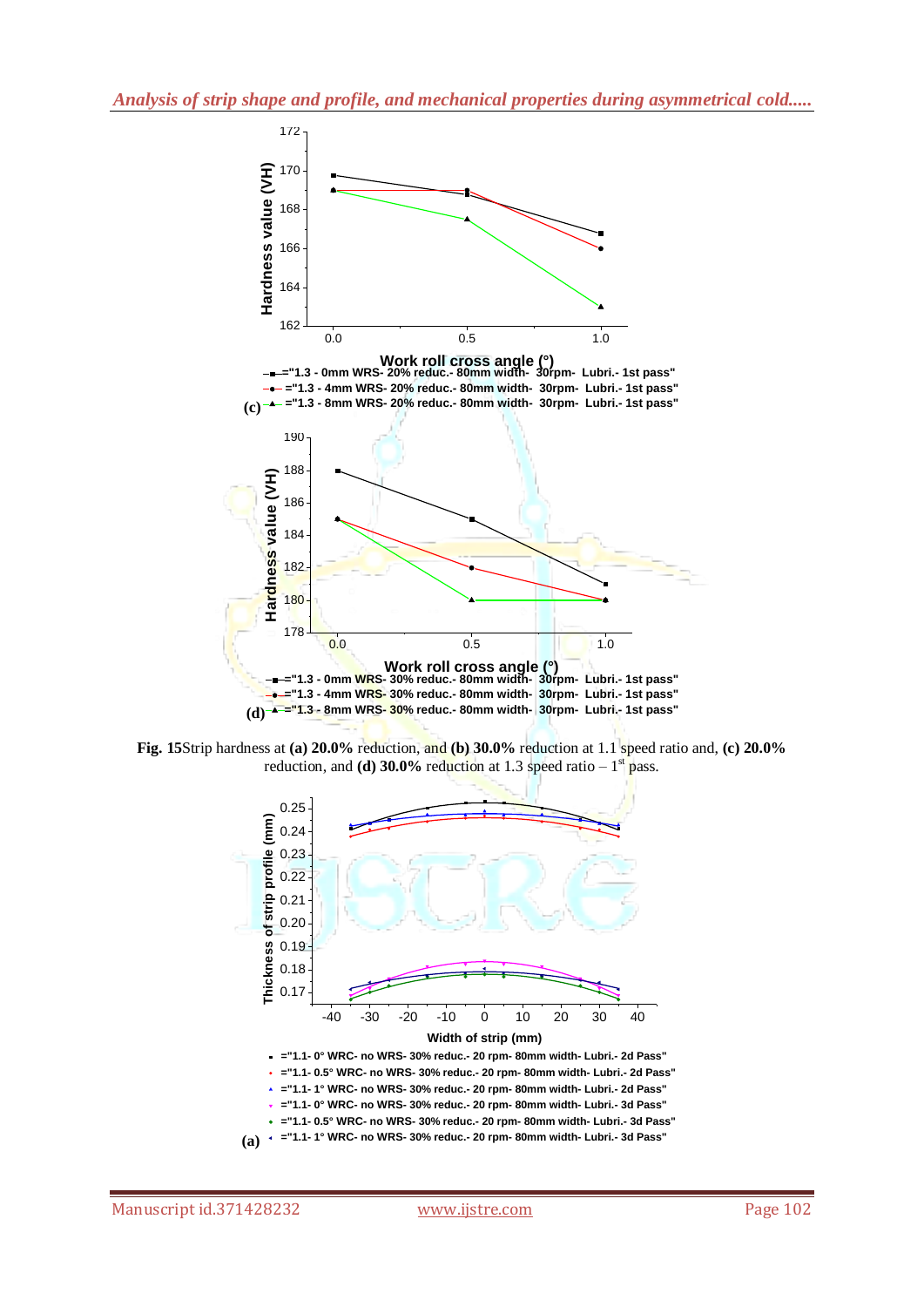

**Fig. 16**Effect of work roll cross angle on strip profile at (a) speed ratio 1.1, and (b) speed ratio  $1.3 - 2^{nd}$ vs $3^{rd}$ pass.



pass.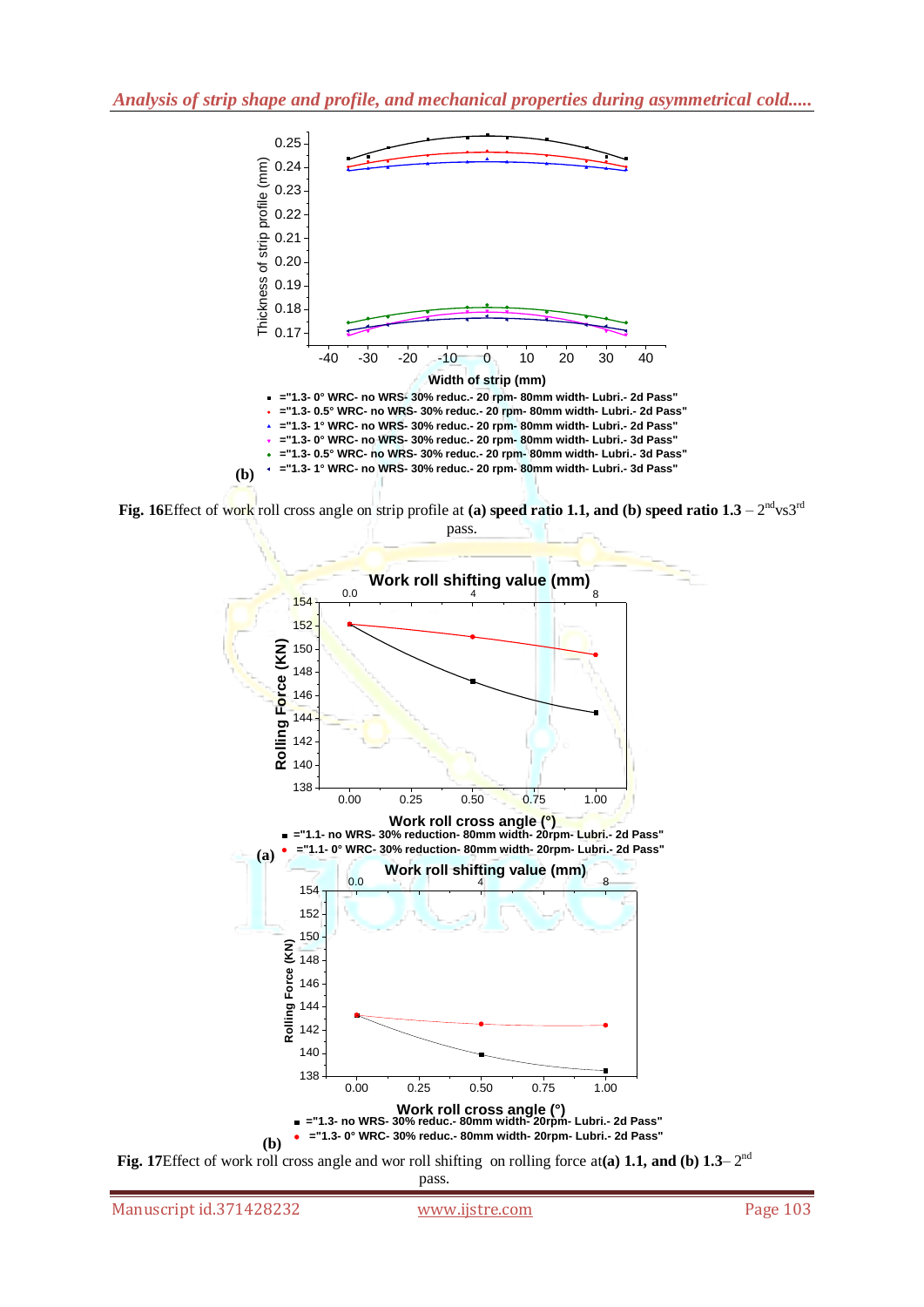

**Fig. 18**Effect of work roll shifting value on strip profile at **(a) speed ratio 1.1, and (b) speed ratio 1.3** –  $2^{\text{nd}}$ vs $3^{\text{rd}}$  pass.